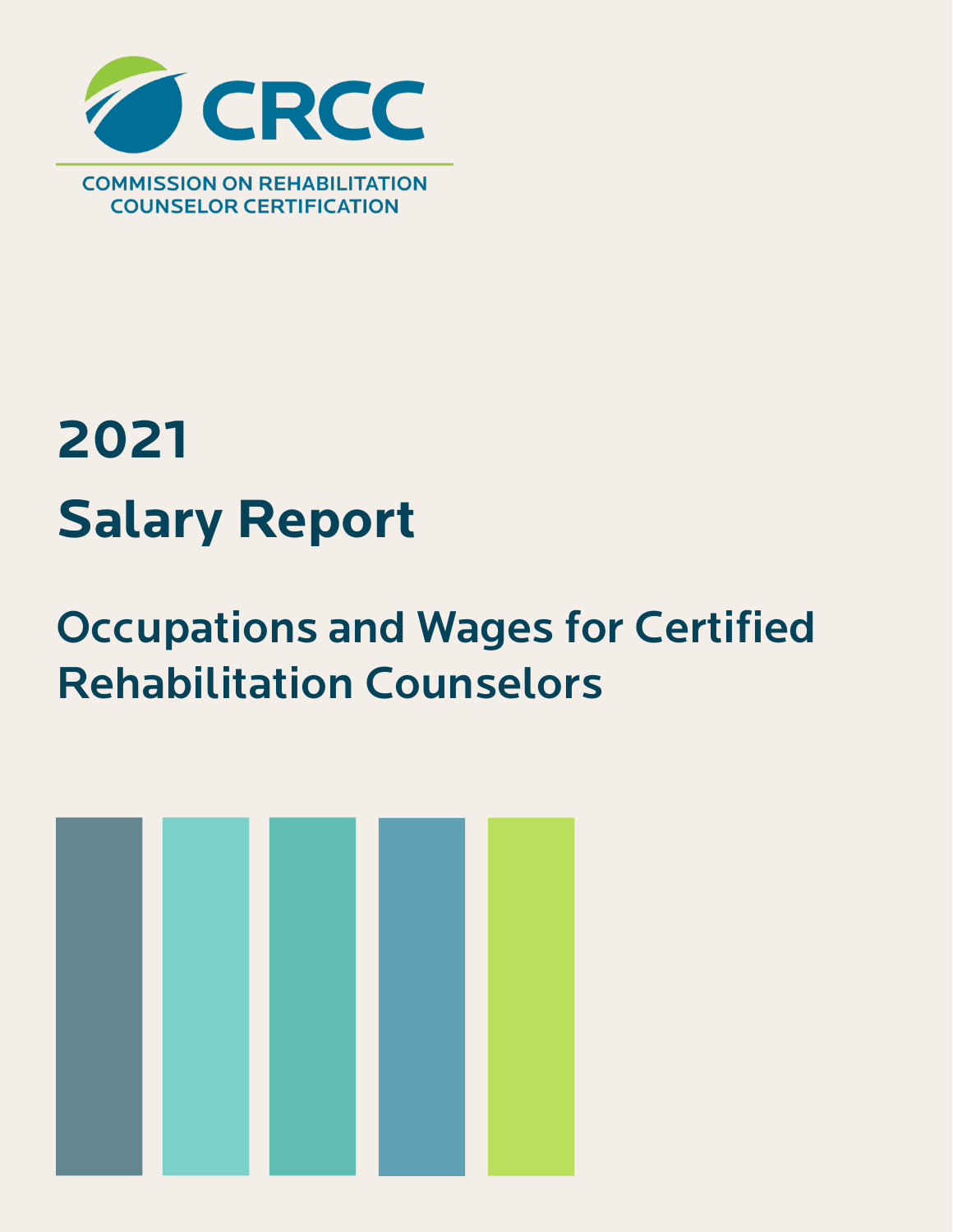# Certified Rehabilitation Counselors are Experts in Disability

This occupation and wage report provides an update on the 2008 Salary Survey. This report includes an overview of the certification process, roles of Certified Rehabilitation Counselors (CRCs), educational background, and job responsibilities. The occupation and wage data analyzed in this report represents employment opportunities and salary information based on more than twenty-five practice settings.

### **A Unique Profession Serving Unique Clients**

Rehabilitation counseling is unique among the counseling disciplines because it was legislated into existence more than one hundred years ago. The passage of the Smith-Fess Act in 1920 established the federal-state vocational rehabilitation program and helped elevate rehabilitation counseling to a profession.

# *All people with disabilities have the right to full lives in communities of their choosing where they can live, learn, work, and enjoy life.*

Rehabilitation counselors are the only professional counselors educated and trained at the graduate-level who possess the specialized knowledge, skills, and attitudes to work collaboratively with individuals with disabilities. Those who voluntarily pursue and maintain the Certified Rehabilitation Counselor (CRC) credential join a select group. The Certified Rehabilitation Counselor credentialing process was the first counseling certification process in the U.S. and established a professional standard of excellence. Certified rehabilitation counselors earn the nationally recognized, accredited credential after successfully passing the CRC

Examination. The examination is based on regularly conducted evidence-based research focusing on roles, knowledge, competencies, and job tasks, known as the Job Task Analysis (JTA).

# *CRCs are the bridge between the individual and self-sufficiency, helping their clients live fully integrated lives.*

#### **Role of Certified Rehabilitation Counselors**

Rehabilitation counseling is a systematic process that assists persons with physical, mental, developmental, cognitive, and emotional disabilities to achieve their personal, career, and independent living goals in the most integrated setting possible. CRCs are required to have exceptional breadth of knowledge of disabilities, which no other counseling profession requires. No other counseling profession is dedicated to working with individuals with disabilities. Further, CRCs are unique in their holistic and comprehensive approach to treating the whole person.

The CRC works to determine the service delivery process for each client/consumer. This delivery process is based on each individual's plan for services: CRCs provide continuity for the implementation of that plan. The outcome of the plan is the successful integration of the person into school, an employment setting, and/or the community. The rehabilitation counseling process is based on identifying and implementing ways to meet the individual's goals for employment and/ or independent living by overcoming or managing the personal, social, and/or psychosocial effects of disabilities.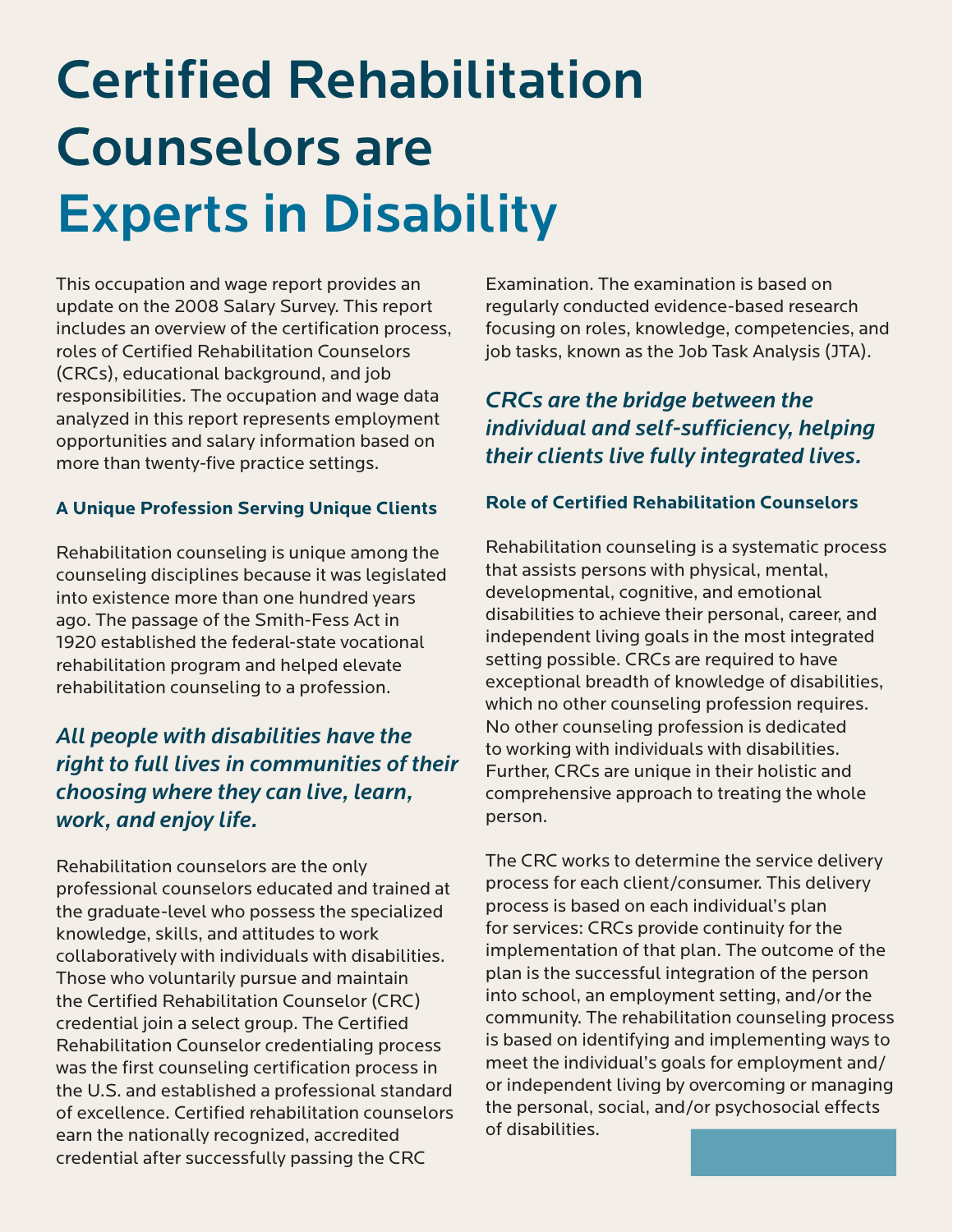

### **Educational Background of Certified Rehabilitation Counselors**

A master's degree in rehabilitation counseling is the minimal educational background for an applicant to sit for the CRC Examination. The focus of graduate-level rehabilitation counseling education is on the functional capabilities and prognosis of individuals with disabilities. This foundation in the medical and psychosocial aspects of chronic illness and disability is further enhanced by the knowledge domains of counseling theories, techniques, and evidence-based practices; assessment/ evaluation, occupational analysis, and service implementation; case management; career development and job placement; professional orientation and ethical practice; community resources and partnerships; business engagement; crisis and trauma counseling and interventions; research, methodology, and performance management; health care and disability management; and group and family counseling. Graduate-level programs include formal training in the principles of service delivery for individuals with physical, mental, developmental, cognitive, and emotional disabilities. The graduate-level education must also include an internship under the supervision of a CRC; a minimum of 240 hours of the 600 hour internship must be spent providing direct rehabilitation counseling services to individuals with disabilities.

### **Responsibilities**

The rehabilitation counseling process involves communication, goal setting, beneficial growth or change through self-advocacy, and psychological, vocational, social, and behavioral interventions. The specific techniques and modalities utilized within this rehabilitation counseling process may include, but are not limited to the following:

- Assessment and appraisal
- Diagnosis and treatment planning
- Career (vocational) counseling
- Individual and group counseling treatment interventions focused on facilitating adjustments to the medical and psychosocial impact of disability using a strength-based approach
- Case management, referral, and service coordination
- Adjusting the rehabilitation or treatment plan as necessary based on the maintenance of client records and monitoring of clients' progress
- Program evaluation and research
- Interventions to remove environmental, employment, and attitudinal barriers
- Consultation services among multiple parties and regulatory systems
- Job analysis, job development, and placement services, including assistance with employment and job accommodations
- Providing consultation about and access to rehabilitation technology
- Employing multicultural competencies when working with clients and consider a client's intersectionality across each stage of the rehabilitation counseling process
- Promoting diversity, equity, and belonging within coworker relationships and professional settings
- Helping employers understand the needs and abilities of people with disabilities, as well as laws and resources that affect people with disabilities
- Advocating for the rights of people with disabilities to live in a community and work in the job of their choice
- Promoting empowerment through selfadvocacy and self-determination
- Respecting and promoting the diversity of human experience and appreciating culture
- Emphasizing client strengths versus deficits
- Serving individuals holistically
- Advocating for the fair and adequate provision of services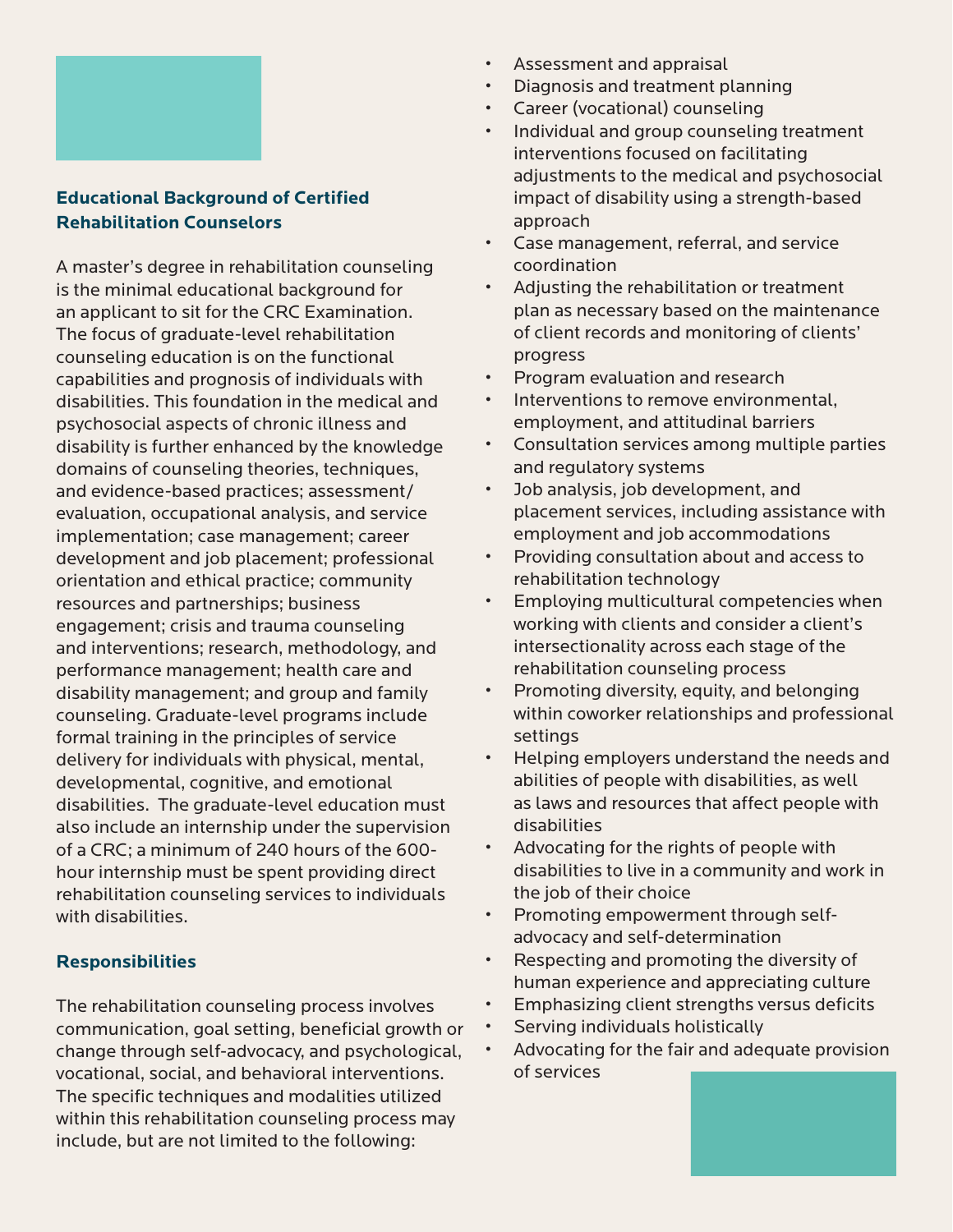# The Research: Wages for Certified Rehabilitation Counselors Working Full Time

The Commission on Rehabilitation Counselor Certification (CRCC) conducted research on active CRCs in the fall of 2021. The purpose and important component of this research was to collect accurate occupational employment and wages for certified rehabilitation counselors. CRCC hired Campbell Rinker, who specializes in marketing research for nonprofit organizations, to conduct the salary survey of CRC certificants. Fielding occurred online in December 2021, with invitations and reminders sent via email to 13,698 active CRC credential holders. A total of 4,550 certificants responded, a 33.2% response rate. This level of response provided a margin of error of  $\pm 1.6\%$  at the 95% confidence level. Based on the results of the salary survey,

CRCC reports estimates for a mean wage of \$73,851 for certified rehabilitation counselors working full time (32 or more hours per week). Annual wage data are based on 2019 wages; 2019 represents a full year of wages for CRCs pre-pandemic. The research was conducted in the fall of 2021. Three in four respondents saw their income change from 2019 to 2021. 62% reported an overall increase in their salary. Salaries for CRCs increase with age and experience. This correlation is consistent with other fields of employment. Employers in the Northeast provide higher wages to CRCs. For 2019 to 2021, CRCs living in the Northeast reported wages that were significantly higher than CRCs living in other regions.



## Employment Opportunities

The CRC credential opens a world of professional opportunities for a certificant. CRCs report working in over 25 different practice settings. The majority typically

provide direct services in state/federal agency, college or university, private practice, or for/ non-profit rehabilitation center settings. The CRCs' graduate-level, specialized preparation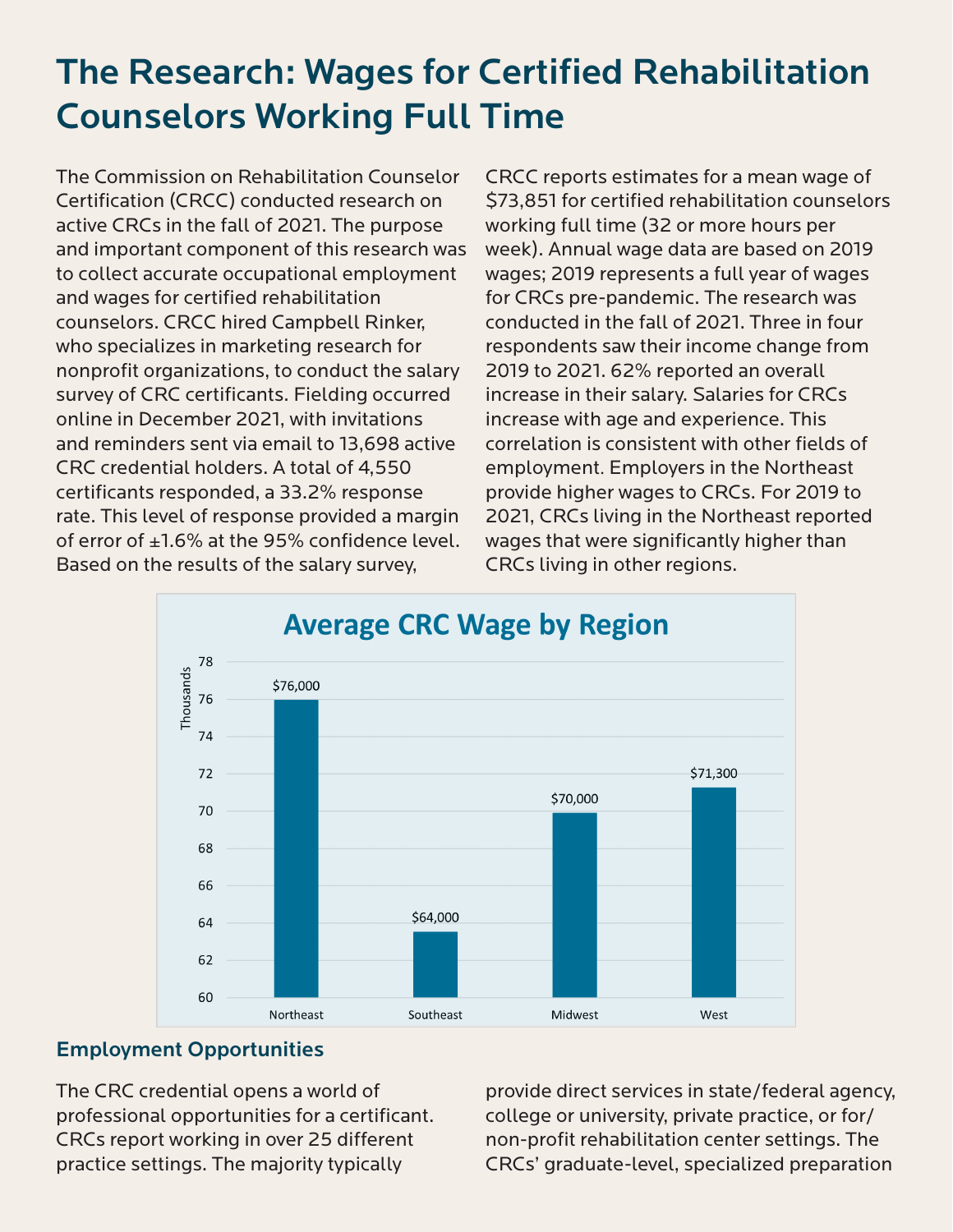creates opportunities to work in these settings as well as to pursue self-employment and consulting work.

# **Employment by Primary Practice Setting**

Results from the CRCC Salary Survey indicate the highest number of Certified Rehabilitation Counselors are employed by state/federal vocational rehabilitation agencies. Within each of the practice settings listed, entrylevel through upper-management positions are included. The most common job title is Rehabilitation Counselor. This is followed by administrator, manager, and supervisor. Businesses focusing more exclusively service provision for people with disabilities and, therefore, require the specialized knowledge and skills of CRCs, employ the greatest number. Employment by practice setting numbers are as follows:



## **Wages by Primary Practice Setting**

Results from the CRCC Salary Survey indicate the highest wages for Certified Rehabilitation Counselors are associated with private practice and business (for-profit) settings. Each practice setting listed represents a range job titles. Wages are determined by a combination of skill and knowledge required, practice setting, and responsibilities associated with each job title. About 25% of the respondents have been in their present

position for less than five years. Another 23% have been in their job for five to nine years. Twenty-five percent have been in their job for ten to nineteen years. Business size and location also influence the minimum and maximum wages for employees. Finally, the business sector also influences wages; CRCs working in nonprofit settings receive lower wages than those working in the private sector. Wages by primary practice settings are as follows: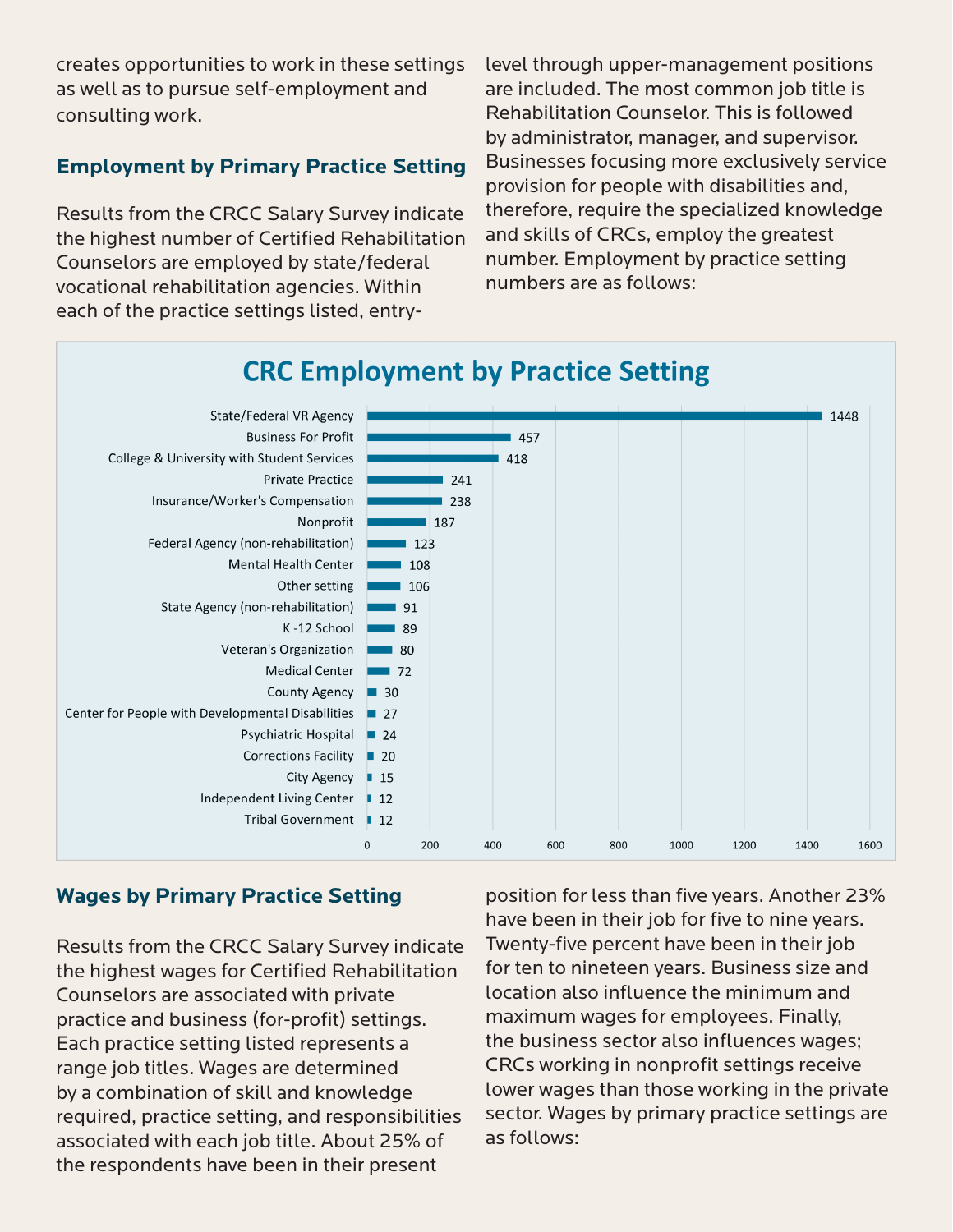# **Average CRC Wage by Practice Setting**



# Conclusion

CRCC commissioned the 2021 occupation and wage research of active CRCs. Data on both occupation and wages were collected. The survey results provide a more accurate description of the employment settings where CRCs work and the representative annual wage for this select group of counseling professionals. The results were consistent with past salary surveys conducted with CRCs. The CRCs who participated in this survey provided information about both their occupational setting and annual wages; this information stands in contrast to commonly cited government data.

# *98% of the respondents plan to keep their CRC active throughout their career.*

#### **Students and Educators**

This occupation and wage study is essential for educators to share with students preparing to enter the field of rehabilitation counseling. The report highlights more than 25 practice settings reported by CRCs. This emphasizes the range of the career pathways open to those in the field. The average wages associated with different occupational settings are as follows:

- Government Agencies \$67,500
- Community Rehabilitation Programs \$62,500
- Health Sector \$67,500
- Private Sector \$87,500
- Education \$72,00

#### **Employers**

For employers, employees are the organization's greatest asset. How organizations compensate employees has a significant impact on overall company performance. The CRCCs high-quality, independent salary survey can be used as a key component in an organization's compensation strategy. Using this survey data enables employers to attract and retain the best CRCs.